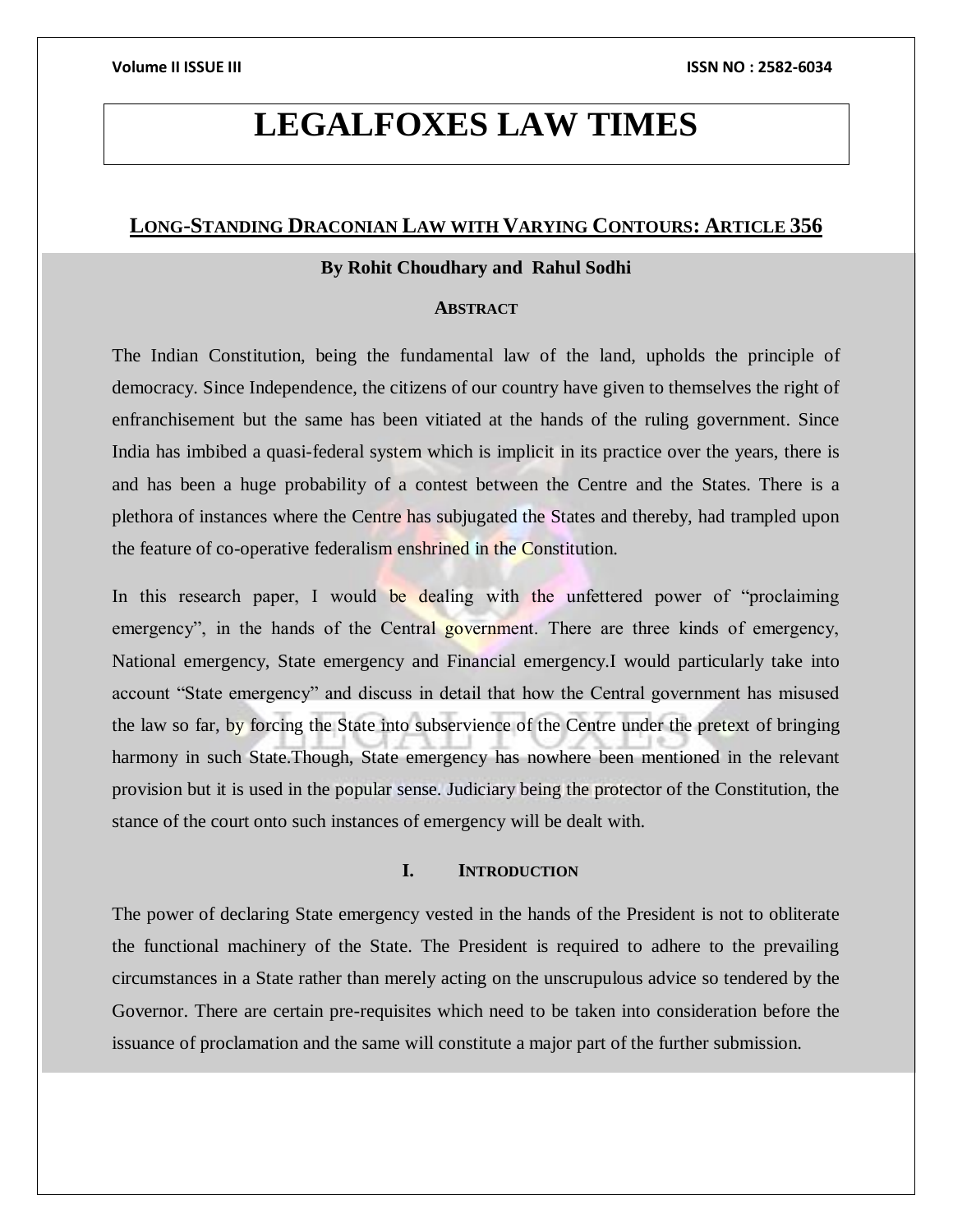#### **Volume II ISSUE III ISSN NO : 2582-6034**

The break-up of my research paper is as follows- where Part I is the introduction itself, Part II identifies the various disputed components of Article 356 and the related provisions, through a certain set of case law and the last Part is based on the Constitutional as well as Fundamental Rights perspective to Article 356.

Before I begin with the next part of my submission, there are few methodological points that are required to be broached up. The research paper does not deal with the fact that how many times in total a State emergency has been declared in our country or specifically the grounds for invocationof emergency,though that may become implicit in process. The main aim is to analyze the ambiguous provisions relating to State emergency which have been blatantlyinvoked every time according to the whims and fancies of the power at the Centre as the President has to act on the advice of the Prime Minister and the Council of Ministers.

Since Dr. B.R. Ambedkar has considered Article 32 as the Heart and Soul of the Indian Constitution, in case of its infringement, Supreme Court is the final arbiter in that regard. Being cognizant of the position of the Indian Supreme Court in the Indian democracy, as a rights protector and final arbiter of the Constitution, only its judgements will be studied for the study at hand. In order to identify my chalked-out parameters, I have used SCC Online which is a private reporter and since it is a private reporter, it is unbound to report all Supreme Court cases. Therefore, certain unreported judgments regarding the promulgation of State emergency stand at the stated risk of exclusion. In total, there are 117 case law which have dealt with the issue of State emergency and out of which, 19 case law have been encompassed in this research paper, after being processed qualitatively before qualifying in the dataset.Bearing this template in mind, I would begin with the next part of my submission.

### **II. WIDENED AMBIT OF ARTICLE 356: A SEXAGENARIAN**

It is a stated fact that Article 356 was invoked for the first time in 1959 and the scope of the provision has augmented to such extent that an enumerative list of precautionsneeds to be kept in mind while deciding a case of Article 356. In the history of State emergency, there had been three impactful cases wherein the Supreme Court has come up with certain concrete propositions, these are **State of Rajasthan v. Union of India<sup>1</sup> (hereinafter referred to as** 

 $\overline{a}$  $(1977)$  3 SCC 592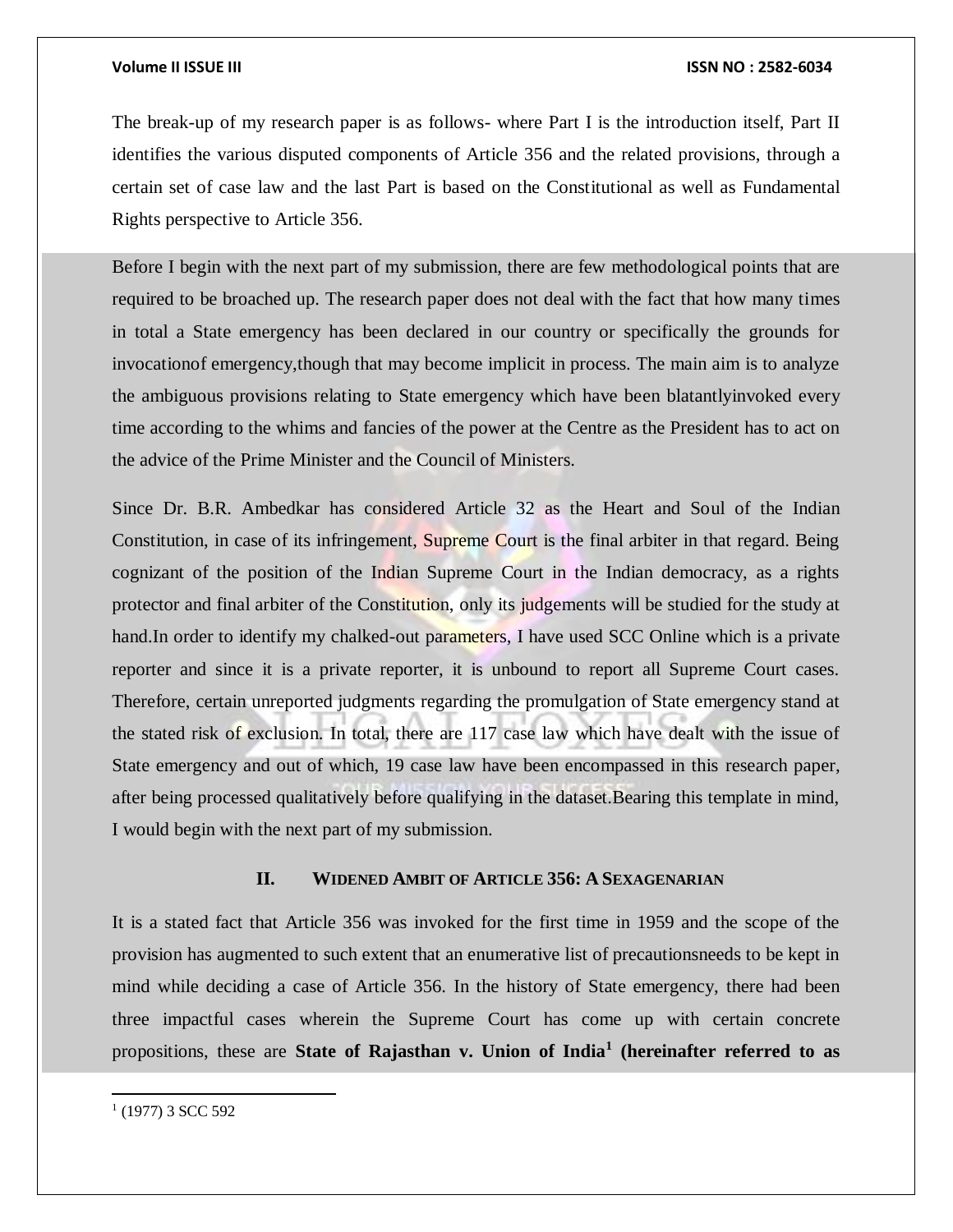**'Sajida Begum case'), S.R. Bommai v. Union of India<sup>2</sup> and Rameshwar Prasad (VI) v.**  Union of India<sup>3</sup>. In the following part, I will discuss in detail every proposition enunciated in the Bommai case, being the landmark case in this regard and compare its position with that in the other two cases. Meanwhile, certain other judgments will also find a place in this submission which have a substantial impact on the principles laid down in the aforesaid three cases.

In order to have a clear understanding of all the three cases, a brief factual background of such cases is as follows-

#### *Bommai Case*

In this case, the promulgation of emergency in seven States was under challenge, that are, Karnataka, Meghalaya, Nagaland, Uttar Pradesh (U.P), Madhya Pradesh (M.P), Himachal Pradesh (H.P) and Rajasthan. Though, the ground of challenge was different in the case of former three States than in the rest of the other States. The issue in the States of Karnataka, Meghalaya and Nagaland was regarding the formation of a stable government as there were defections happening but most importantly, the aggrieved parties in all the three States were in a position to form the government and the dominantposition of the Centre did not let that happen. On the other hand, the issue then prevailing in the States of U.P, M.P, H.P, and Rajasthan was based on the construction of Lord Rama's temple at Ayodhya and thereby, the demolition of the Babri structure. This led to chaos in the country and widespread violent protests everywhere, resultant was the proclamation of State emergency in the aforesaid four States which were the hotspots of OUR MISSION YOUR SUCCESS violence.

The court held the proclamation of emergency in the States of Karnataka, Meghalaya and Nagaland as unconstitutional but the reverse happened in the case of the other States. Although, fresh elections were already held in the States ofKarnataka, Meghalaya and Nagaland and thus, the restoration of status quo ante (state of affairs existing previously) was not possible.

*Sajida Begum Case*

2 (1994) 3 SCC 1

l

3 (2006) 2 SCC 1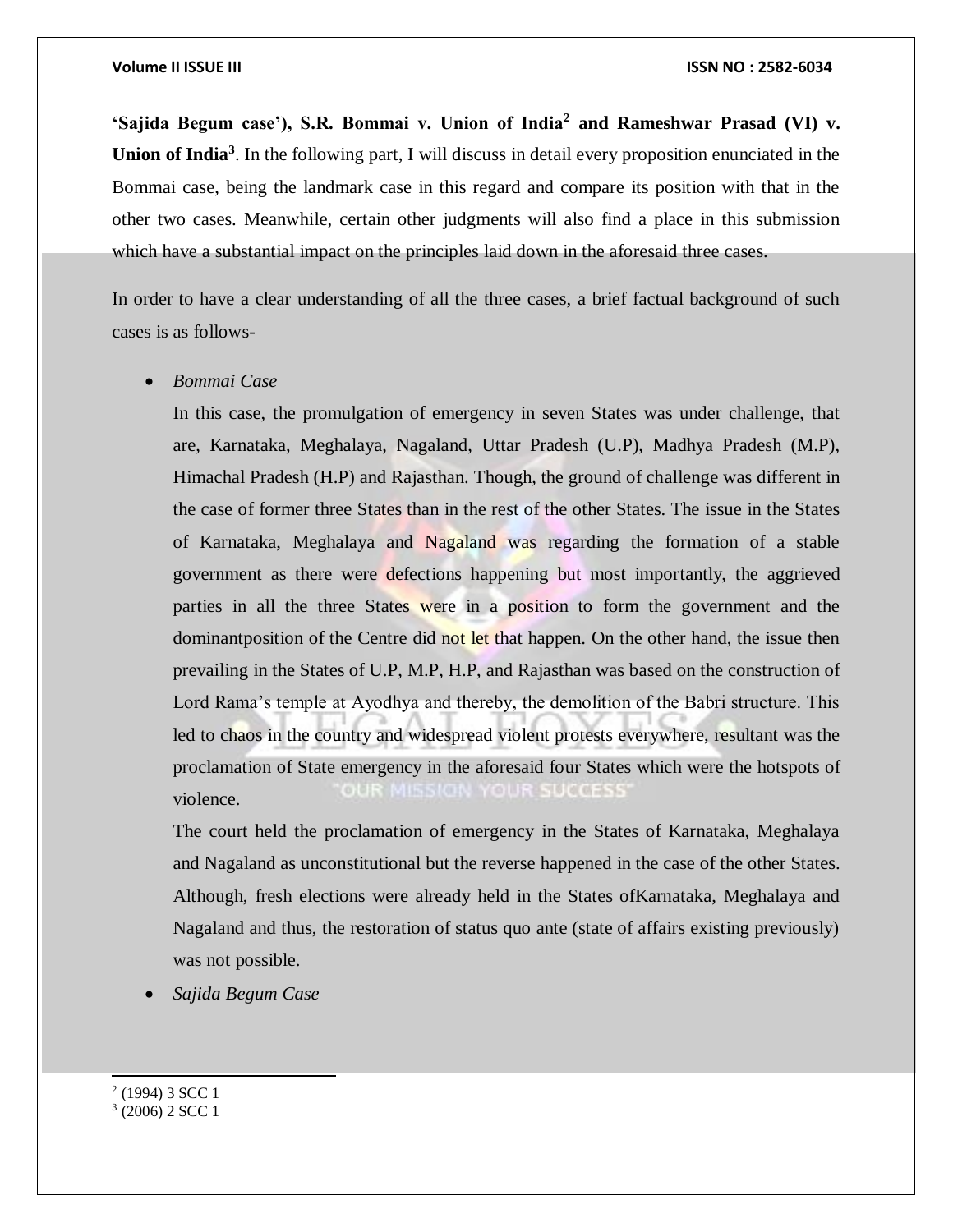This case is a quintessential example of anti-federalism. In this case, the Central government through Home Minister proposes to overthrow the State governments in nine States where the party at the Centre was not in power by stating that since the party common to all such States had lost the election to Lok Sabha and it is implied that they have also lost the confidence of people, thereby requiring the mandate of people again. The court affirming to the contentions of the Union, held the issuance of the proclamation to be appropriate.

*Rameshwar Prasad Case*

The President's Rule was imposed in the State of Bihar as there was no single party to secure a majority but the Assembly was kept in a 'suspended animation'. Thereafter, the cobbling of parties began in order to form a government but the Governor of the State requested for the invocation of Article 356 on the ground that illegal means are being used to secure a stake which is against the democracy. This led to the dissolution of Assembly and continuation of President's Rule.

The court held that the proclamation so issued was unconstitutional but since the fresh elections were about to be held in the State and no party was able to form a government hitherto; status quo ante could not be restored.

Now, the ambiguities pertaining to Article 356 which have lived all these years have been listed below.

## *Nature of Power Under Article 356*

The prima facie question arises is that whether the power conferred under Article 356 is an "absolute power or not". Certainly not, as conferring of absolute power in this regard is nothing morethan unleashing a beast. In the Bommai case, JJ. Jeevan Reddy and Agrawal were of the opinion that the power under Article 356 shall be invoked under "exceptional circumstances" and not for the purposes of furthering the interests of the power at the Centre. The same view was per majority upheld in Rameshwar Prasad case but the position was different altogether in Sajida Begum case. In Sajida Begum, the court made it up that a State will function normally under the supervision of the Governor *unless* the same is not overridden by the President by exercising its powers under Article 356 and the same is the case with the legislative assembly of the State, being superseded by the Parliament in case of State emergency.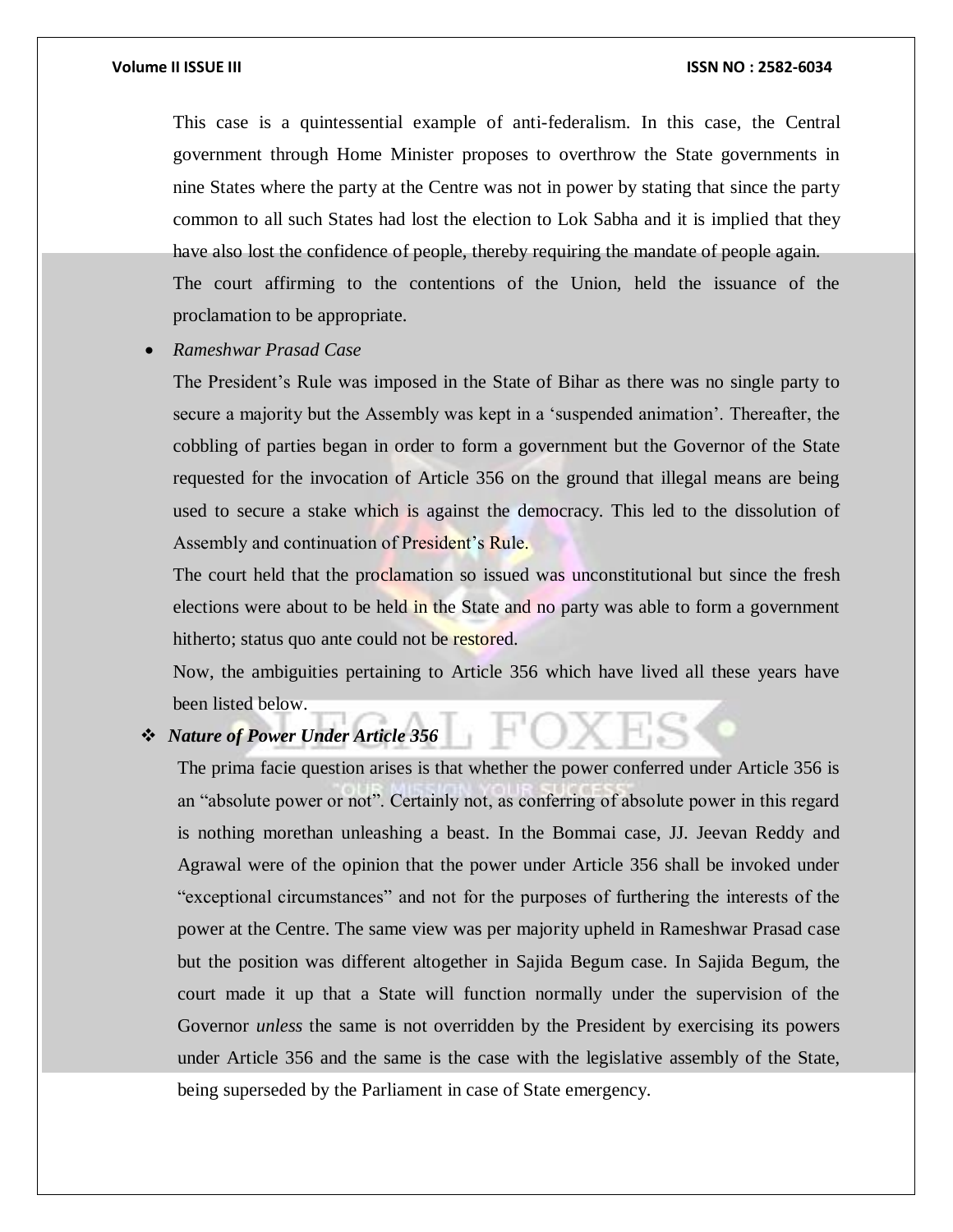#### **Volume II ISSUE III ISSN NO : 2582-6034**

There is an explicit dichotomy between Bommai and Rameshwar Prasad case on one side and the Sajida Begum on the other. Since a Nine-Judge bench, being the largest amongst the three cases, presided over the Bommai case and the case was a result of the'bad decision' delivered in the Sajida Begum case, it becomes an imperative to delve into the sub-constituents and other propositions of it and the effect of Bommai seen on the Rameshwar Prasad case.

In the reply to the nature of power under Article 356, we have come across an expression, exceptional circumstances, whichthough depend on a case-to-case basis but its meaning and necessary implications can be understood on a *substantivereading* of the provision as a whole.

### *Under Exceptional Circumstances*

There could be humongous reasons which can compel the invocation of Article 356 in a particular State but the lacuna here is that since there is no stated list enumerating such instances, the power under Article 356 becomes arbitrarily extensive in its application.Hereinafter, I will discuss that *how the need of proclamation of President's Rule can be ascertained* and other analogous considerations which become corollary to such exceptional circumstances.

### o *State Machinery's Inconsistency with the Constitution*

Article 355 casts a duty upon the Union that it shall protect the State from *external aggression*, *internal disturbance* and to *ensure that the State machinery is working in consonance with the provisions of the Constitution*. In other words, Article 355 prescribes such situations where it is justified that Article 356 must be promulgated. But, the three exceptional circumstances prescribed under Article 355 are so broad that any mere operational stoppage in the State's machinery would lead to invocation of Article 356. This should not become a practice and the recourse to Article 356 should be the last resort. This also means that the three situations of urgency so contemplated under Article 355 must be narrowly tailored in order to refrain from capriciously moving the President Rule. External Aggression explicitly states that the security of a State is under a threat of being disturbed by outside forces or has already been vitiated, like the Ajmal Kasab case where there were terrorist attacks in Mumbai. Internal disturbance on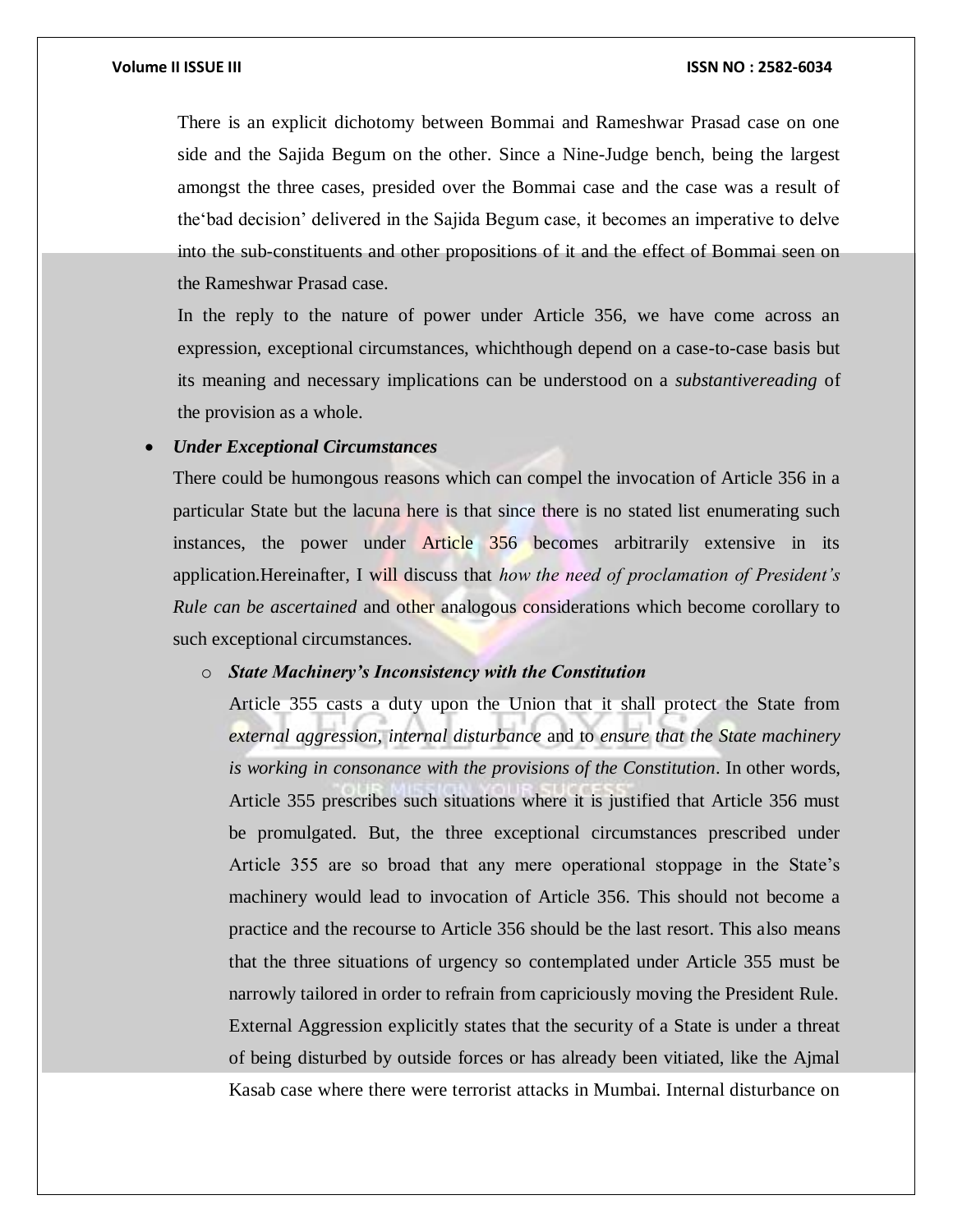the other hand has been substituted by the expression *armed rebellion* by virtue of the forty-fourth amendment Act, 1978. In the case of **Gujarat Mazdoor**  Sabha & Another v. State of Gujarat<sup>4</sup>, a link between armed rebellion and the inability of the State to carry its machinery in accordance with the Constitutional provisions was propounded in this case. It was said that the failure of constitutional machinery can arise from an armed rebellion in the State and thereby, can become a ground for invoking Article 356. B.R. Ambedkar made it clear in the Drafting Committee that the Central government has to give a prior warning to the State before invoking Draft Article 278 which has now transformed into Article 356 and if the warning fails, then elections must be announced in such State.<sup>5</sup>

However, failure of Constitutional machinery still remains to have the widest scope amongst others. In the Bommai case, it was said that when a State is unable to control the *administration* of the State, then there exists a failure of Constitutional machinery. But in my opinion, administration of a State is governed by the Constitutional provisions itself as was manifest in the Bommai case. There were attacks happening resulting in loss of lives due to the *unsecular* decision taken by the BJP government that they will demolish Babri Masjid and construct Ram Mandir. Such action of the government was in clear violation of Secularism, which forms a part of the *basic structure of the Indian constitution*. This justifies the invocation of Article 356, as anything that would go against the basic tenets of the constitution will not be overlooked.

Also, K. Ramaswamy J. in the Bommai case contemplated few instances of failure of Constitutional machinery in a State which primarily revolved around the attacks on security and financial stability of the State, thereby justifying proclamation of State emergency. But the same will not be justifiable, if merely a political party has failed to secure a majority at the Centre but was able to find the stake in some States and the will of the people of such States is being adequately represented by such party. Otherwise, I think it would be a mockery

l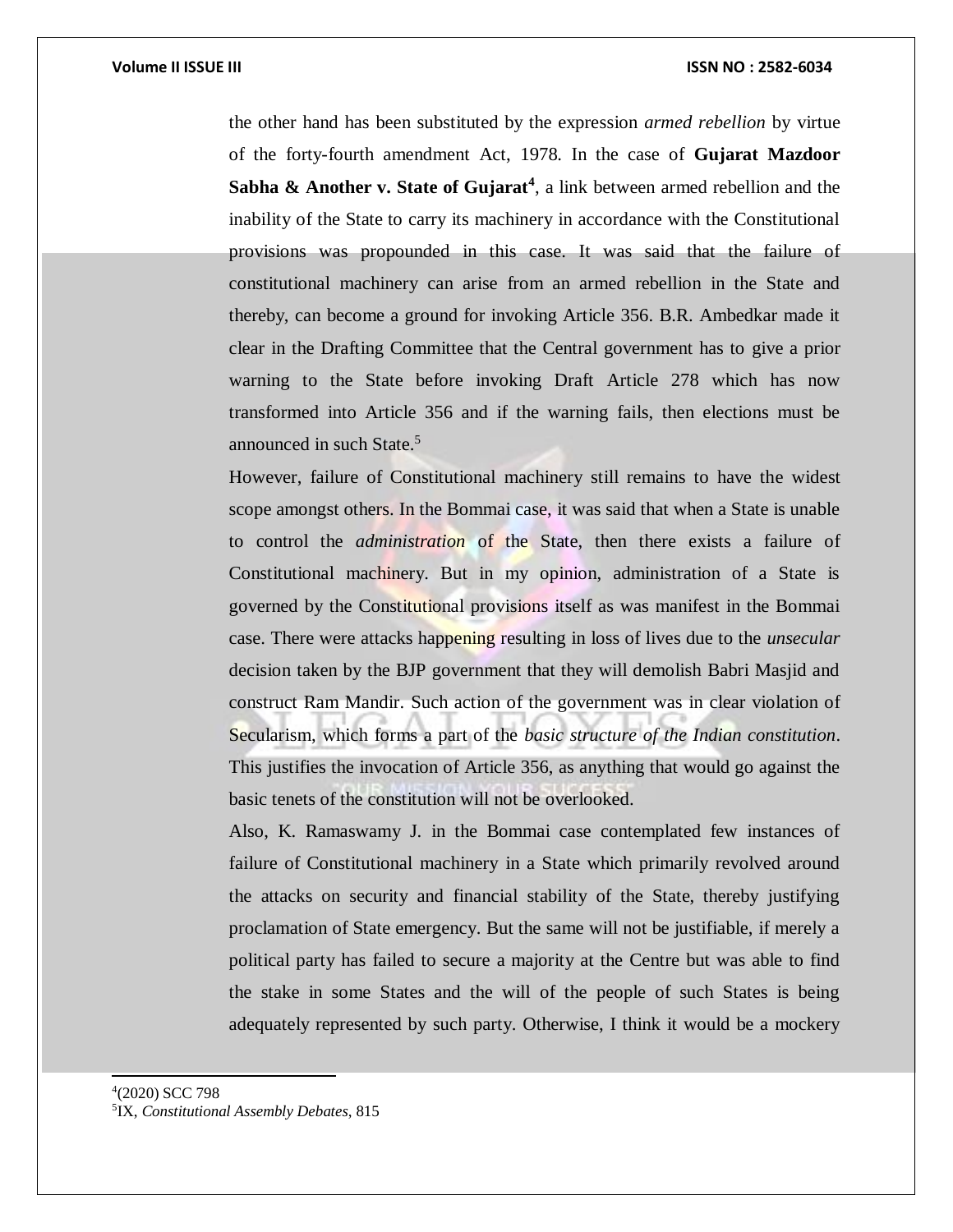l

of the electorate's right of enfranchisement as if the majority States are represented by a particular party at Lok Sabha and the remaining States are represented by certain other parties, then parties in such States cannot be superseded by the power in majority. Therefore, the will of the people is different in different States and cannot be generalized by the fact that there is a difference in power at the Centre and in some States, thereby abolishing the very premise of *federalism*. Unfortunately, reverse was the case in Sajida Begum.

The *Sarkaria Commission Report* clearly stated that Article 356 must never be called into action and shall remain to be a 'dead letter'. The report also mentioned that if a political turmoil happens in a State due to the incapacity of a political party to form a majority does not *necessarilysuffice* the need of President Rule in that State and thereby, seeking fresh mandate of people.<sup>6</sup> It must be considered as a temporary disruption in the political machinery of the State and the legislative assembly could be kept in a *suspendedanimation* by allowing the contesting political parties to find a recourse and form a stable government and if such is not possible, then fresh elections must be conducted. However, in the Bommai and Rameshwar Prasad case, it was contended that the aftermath of such suspension resulted in rampant defections and horse-trading which is against the democracy. It will be dealt in the next section(s) that to what extent the President must be *satisfied* for proclaiming State emergency in regard of the preceding issue or otherwise.

YOUR SUCCESS' o *Satisfaction as to Proclamation*

A mere statement of reasons does not in itself sufficient to proclaim emergency. It is the court's duty to look into the veracity of such *reasons* and the *materials so adduced to support such reasons*.The satisfaction of the President is formed on the basis of the report so given by the Governor of such impugned State or it could be from *othersources* as well.The powers which a Governor ought to exercise within certain parameters were truly given in the case of Rameshwar Prasad. It is a duty of the Governor that the material which he forwards to the

<sup>6</sup>National Commission to Review the Working of the Constitution, "A Consultation Paper on Article 356 of the Constitution" 938 (2001)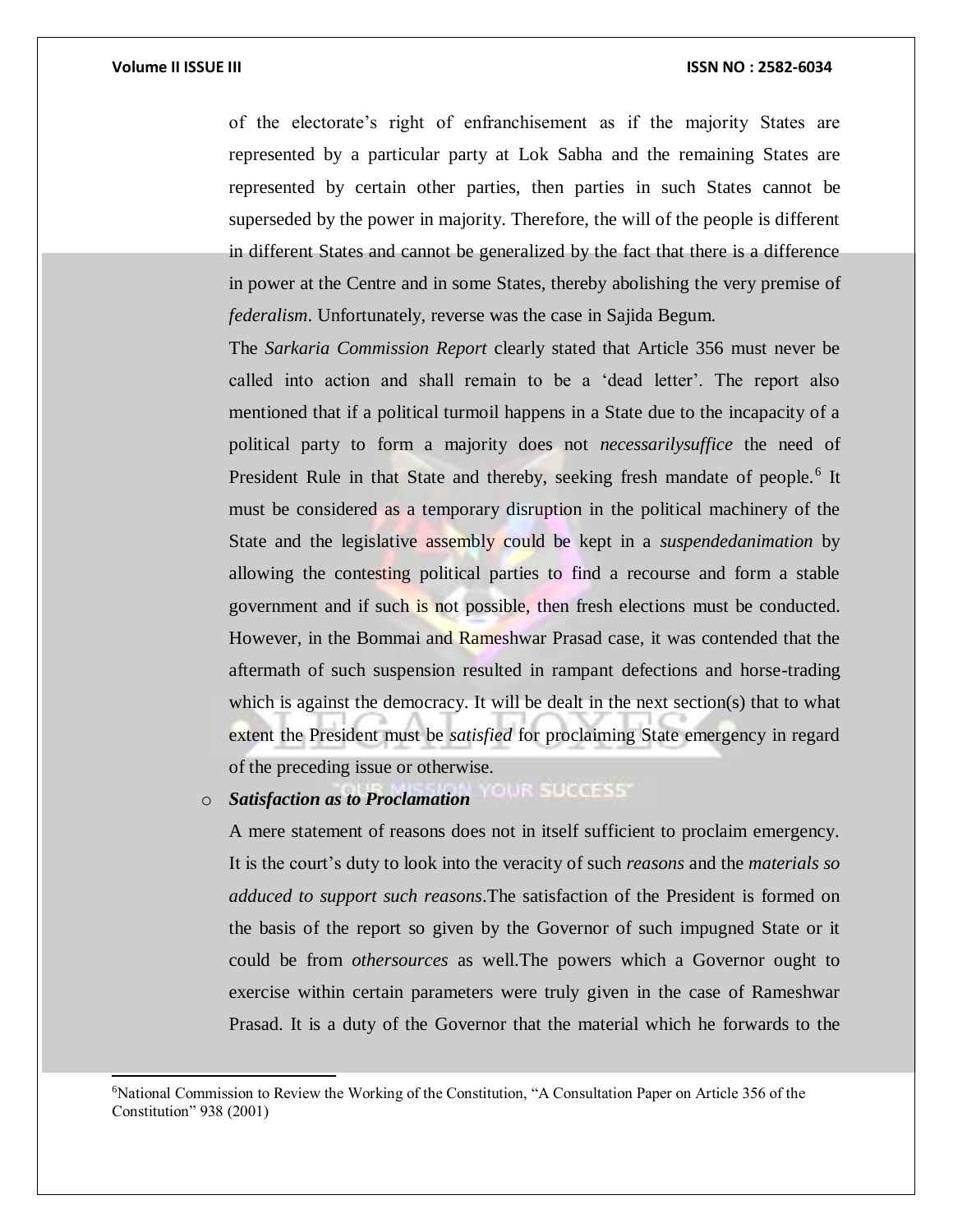President recommending latter's interference must be based on true facts and circumstances. Since there was no such concrete evidence with the Governor which could state that illicit means were being used for the purposes of forming majority in the abovementioned case, it shows the arbitrary exercise of powers by the Governor.

The word 'otherwise' in Article 356(1) shows that the President is not confined only to the report of the Governor but can also adhere to other *relevant* materials. Though, the sanctity of such material is also a consideration as for say, the President cannot merely rely on a video where the MP's belonging to the political party in power are indulged in an unlawful activity like delivering a hatred speech against a particular religion or inciting communal violence but it has to be ensured that the *authenticity* of the video has remained intact.In **Arjun**  Panditrao Khotkar v. Kailash Kushanrao Gorantyal & Ors.<sup>7</sup>, the court was clearly of the view that in case a secondary electronic evidence is being produced before the court, the same shall be accompanied by a certificate verifying the contents of such evidence. Thus, the President must also adopt such similar means to strictly scrutinize any material produced before him, whether being electronic or not.

o *Governor's Discretion* 

In **Nabam Rebia and Bamang Felix v. Deputy Speaker, Arunachal Pradesh Legislative Assembly and Others<sup>8</sup>** , this case specifically dealt with the discretionary powers of the Governor and the limitations upon them. Under Article  $163(2)^9$ , the Governor has been provided with discretionary powers which he can exercise without consulting with the Council of Ministers. But it is only an

<sup>7</sup> (2020) SCC 571

<sup>8</sup> (2016) 8 SCC 1

<sup>9</sup> Article 163- Council of Ministers to aid and advise Governor—(1) There shall be a Council of Ministers with the Chief Minister at the head to aid and advise the Governor in the exercise of his functions, except in so far as he is by or under this Constitution required to exercise his functions or any of them in his discretion. (2) If any question arises whether any matter is or is not a matter as respects which the Governor is by or under this Constitution required to act in his discretion, the decision of the Governor in his discretion shall be final, and the validity of anything done by the Governor shall not be called in question on the ground that he ought or ought not to have acted in his discretion.

<sup>(3)</sup> The question whether any, and if so what, advice was tendered by Ministers to the Governor shall not be inquired into in any court.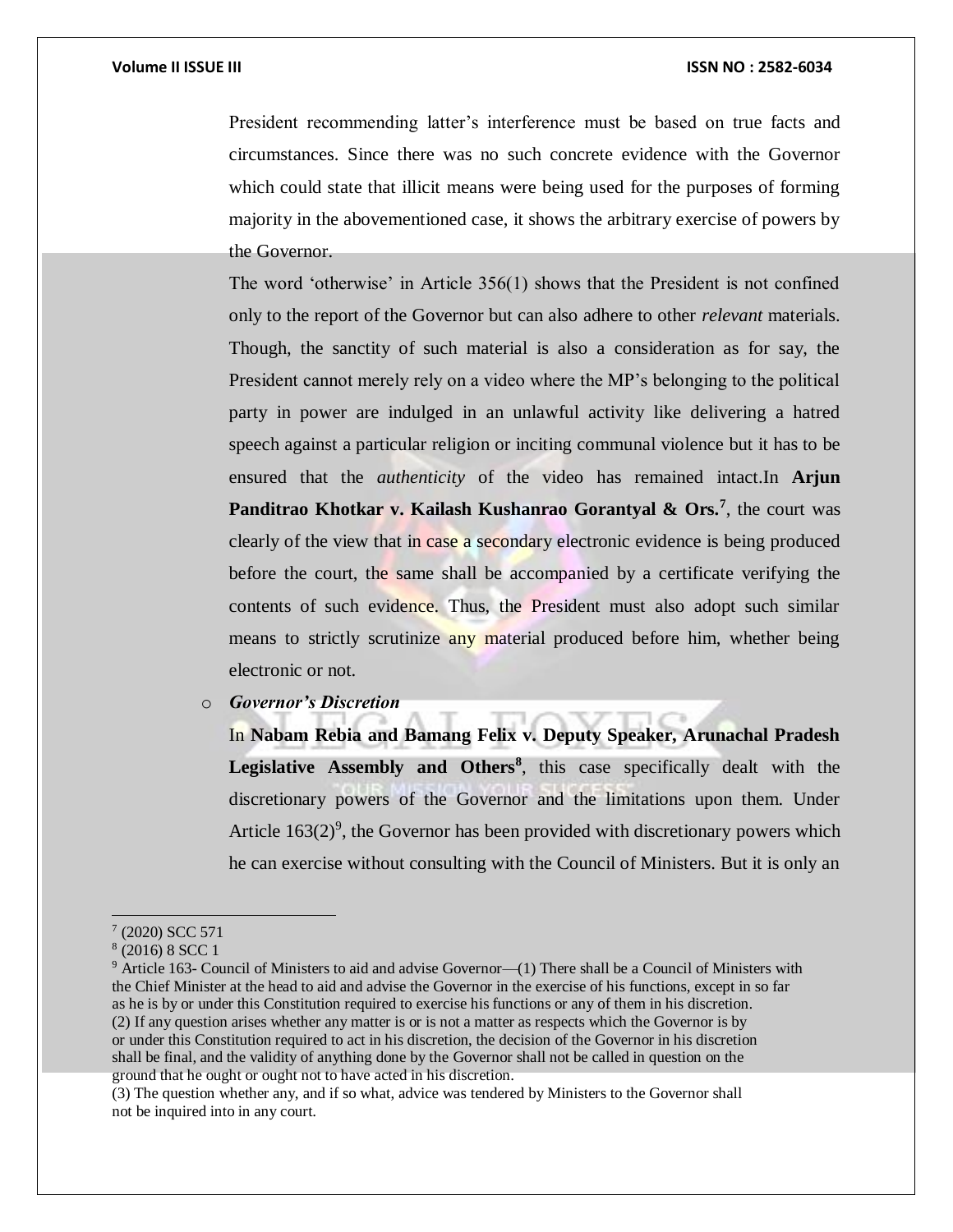exception which can be exercised when the constitution expressly provides that and otherwise, the general rule under Article 163(1) which states that the Governor has to act on the aid and advice so tendered by the Council of Ministers, will prevail. This is also implicit from the Constitutional Assembly Debates which state that the executive powers conferred upon the State, *do not assign any significant role to Governor*.Govind Ballabh Pant clearly stated that the Governor shall not be vested with discretionary powers during the time of State emergency, otherwise he would gain an autocratic position. This led B.R. Ambedkar to propose for the deletion of Draft Article 188 which empowered the Governor to administer the State during emergency and exercise his discretionary powers.<sup>10</sup>

However, in **Shamsher Singh v. State of Punjab<sup>11</sup>**, the court said that the Governor can send the report to President for recommending State emergency without the aid and advice of the Council of Ministers *because such situation may have arisen due to such Council of Ministers itself.*Also, in **Badrinath v. Government of Tamil Nadu and Others<sup>12</sup>**, it has been mentioned that if the President under Article  $356(1)(a)$  has assumed all the functions of the State government and later, confers those powers upon the Governor, the Governor will be deemed to have all such powers of the President. He will be directly attributable to the President and *the Governor can then act without the aid and advice of the Council of Ministers*.

One of the most crucial judgment regarding the Governor's powers was delivered in the case of **Thiru K.N. Rajgopal v. Thiru M. Karunanidhi<sup>13</sup>& Ors**. This case was a replica of **U.N.R Rao v. Smt. Indira Gandhi<sup>14</sup>** and it was stated that Article 164(2)<sup>15</sup> shall be read in *harmonious construction* with Article 163(1). This means that firstly, where the Legislative Assembly has only been *prorogued but not dissolved*, then the Governor has to work in consultation with the Council

<sup>10</sup>*Supra* note 6 at 812

 $11$  (1974) 2 SCC 831

<sup>12</sup> (2000) 8 SCC 395

<sup>13</sup> (1972) 4 SCC 733

<sup>&</sup>lt;sup>14</sup> (1971) 2 SCC 63

<sup>&</sup>lt;sup>15</sup> Article 164(2)- The Council of Ministers shall be collectively responsible to the Legislative Assembly of the State.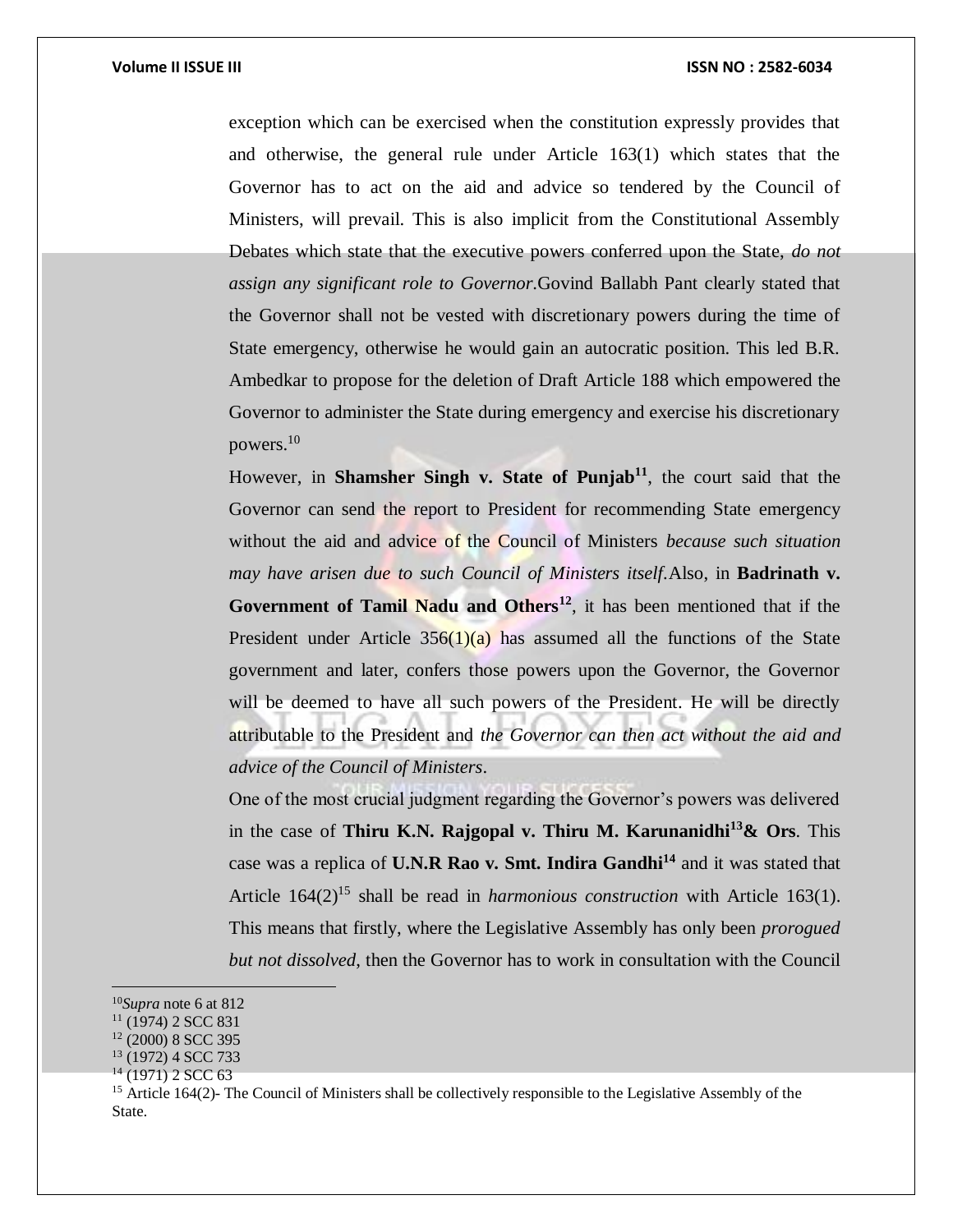of Ministers and secondly, the *Karunanidhi case* explicitly stated that the *dissolution of Legislative Assembly does not lead to failure of constitutional machinery in a State and thus, no need of invoking Article 356*.

This takes us to the next segment, which will deal with dissolution of Assembly, as a cause for or effect of Article 356.

o *Dissolution of Legislative Assembly*

Since it is not necessary that every time the dissolution of Assembly would be a necessary consequence of Article 356, but it could be prior to the proclamation as well. This also poses a question that whether it is actually required to dissolve an Assembly. In Bommai case, it was contemplated that Article  $356(1)(a)$  needs to be read in harmonious construction with clause  $(1)(c)$  of the same provision as it is not an obligation upon the President that he has to dissolve the Assembly but can also *suspend* the same for the time being until *the Parliament gives its assent to such dissolution*.Though, an opposite view was taken in the Sajida Begum case. Parliamentary check over the executive powers is a *subsidiaryreview* to judicial one. The issue relating to keeping an Assembly in suspended animation is that it is prone to defections and the consequent horse-trading. However, in **Aam Aadmi Party v. Union of India<sup>16</sup>**, the court simply stated that the Governor being the constitutional head of the State has to ensure that defections does not take place in such manner that the same goes against the notion of democracy, as rampant defections become a natural corollary to the suppression of electorates right to choose a government of their choice.

In the **Matter of Special Reference No. 1 of 2002 (Gujarat Assembly Election**  Matter)<sup>17</sup>, Article 356 gained significance with respect to Article 174<sup>18</sup>. Due to communal riots in the State, the Legislative Assembly was dissolved and it was

<sup>17</sup> (2002) 8 SCC 237

 $18$ Article [174- Sessions of the State Legislature, prorogation and dissolution—(1) The Governor shall from time to time summon the House or each House of the Legislature of the State to meet at such time and place as he thinks fit, but six months shall not intervene between its last sitting in one session and the date appointed for its first sitting in the next session.

(2) The Governor may from time to time—

<sup>16</sup> (2014) 16 SCC 396

<sup>(</sup>a) prorogue the House or either House;

<sup>(</sup>b) dissolve the Legislative Assembly.]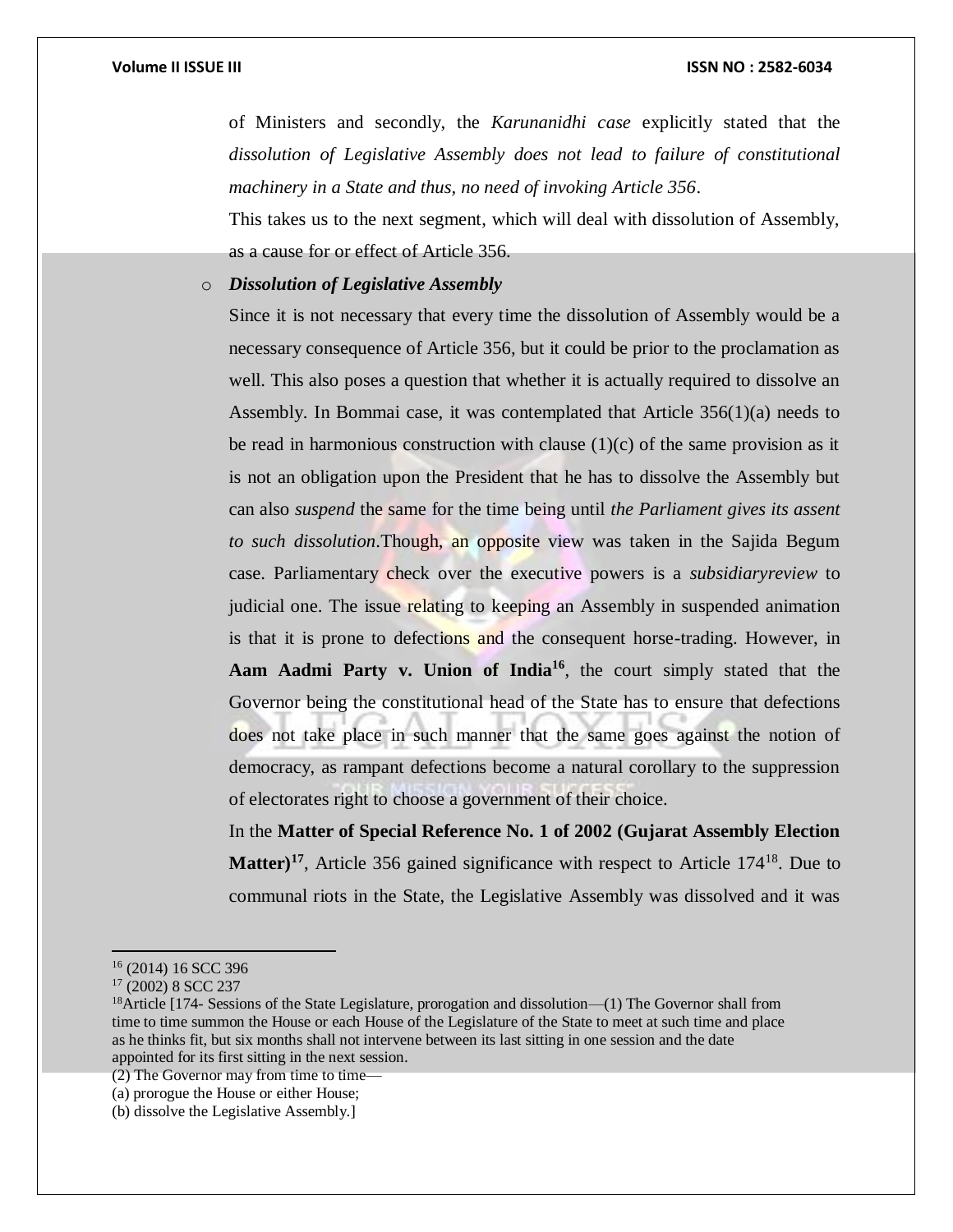$\overline{a}$ 

made clear that the fresh elections need to be held before October 3, 2002 when the first sitting of the next session would take place, thereby complying with the requirement stated in the latter part of clause (1) of Article 174. But the Election Commission before hand communicated that conducting elections before October will not be possible due to shortness of time, in order to conduct "free and fair elections" as required under Article 324<sup>19</sup>. This led the President to seek advice from the Supreme Court under Article  $143(1)^{20}$  that whether Article 356 would be appropriate to be invoked,seeking to the failure of the State's constitutional machinery as upheld by the Election Commission. The court negatived to the same and said that the requirement of conducting the next session of the Assembly within six months from the last session cannot override the basic

<sup>&</sup>lt;sup>19</sup> Article 324- Superintendence, direction and control of elections to be vested in an Election Commission—(1) The superintendence, direction and control of the preparation of the electoral rolls for, and the conduct of, all elections to Parliament and to the Legislature of every State and of elections to the offices of President and Vice-President held under this Constitution shall be vested in a Commission (referred to in this Constitution as the Election Commission).

<sup>(2)</sup> The Election Commission shall consist of the Chief Election Commissioner and such number of other Election Commissioners, if any, as the President may from time to time fix and the appointment of the Chief Election Commissioner and other Election Commissioners shall, subject to the provisions of any law made in that behalf by Parliament, be made by the President.

<sup>(3)</sup> When any other Election Commissioner is so appointed the Chief Election Commissioner shall act as the Chairman of the Election Commission.

<sup>(4)</sup> Before each general election to the House of the People and to the Legislative Assembly of each State, and before the first general election and thereafter before each biennial election to the Legislative Council of each State having such Council, the President may also appoint after consultation with the Election Commission such Regional Commissioners as he may consider necessary to assist the Election Commission in the performance of the functions conferred on the Commission by clause (1).

<sup>(5)</sup> Subject to the provisions of any law made by Parliament, the conditions of service and tenure of office of the Election Commissioners and the Regional Commissioners shall be such as the President may by rule determine:

Provided that the Chief Election Commissioner shall not be removed from his office except in like manner and on the like grounds as a Judge of the Supreme Court and the conditions of service of the Chief Election Commissioner shall not be varied to his disadvantage after his appointment:

Provided further that any other Election Commissioner or a Regional Commissioner shall not be removed from office except on the recommendation of the Chief Election Commissioner.

<sup>(6)</sup> The President, or the Governor of a State, shall, when so requested by the Election

Commission, make available to the Election Commission or to a Regional Commissioner such staff as may be necessary for the discharge of the functions conferred on the Election Commission by clause (1).

<sup>&</sup>lt;sup>20</sup> Article 143- Power of President to consult Supreme Court—(1) If at any time it appears to the President that a question of law or fact has arisen, or is likely to arise, which is of such a nature and of such public importance that it is expedient to obtain the opinion of the Supreme Court upon it, he may refer the question to that Court for consideration and the Court may, after such hearing as it thinks fit, report to the President its opinion thereon.

<sup>(2)</sup> The President may, notwithstanding anything in the proviso to article 131, refer a dispute of the kind mentioned in the [said proviso] to the Supreme Court for opinion and the Supreme Court shall, after such hearing as it thinks fit, report to the President its opinion thereon.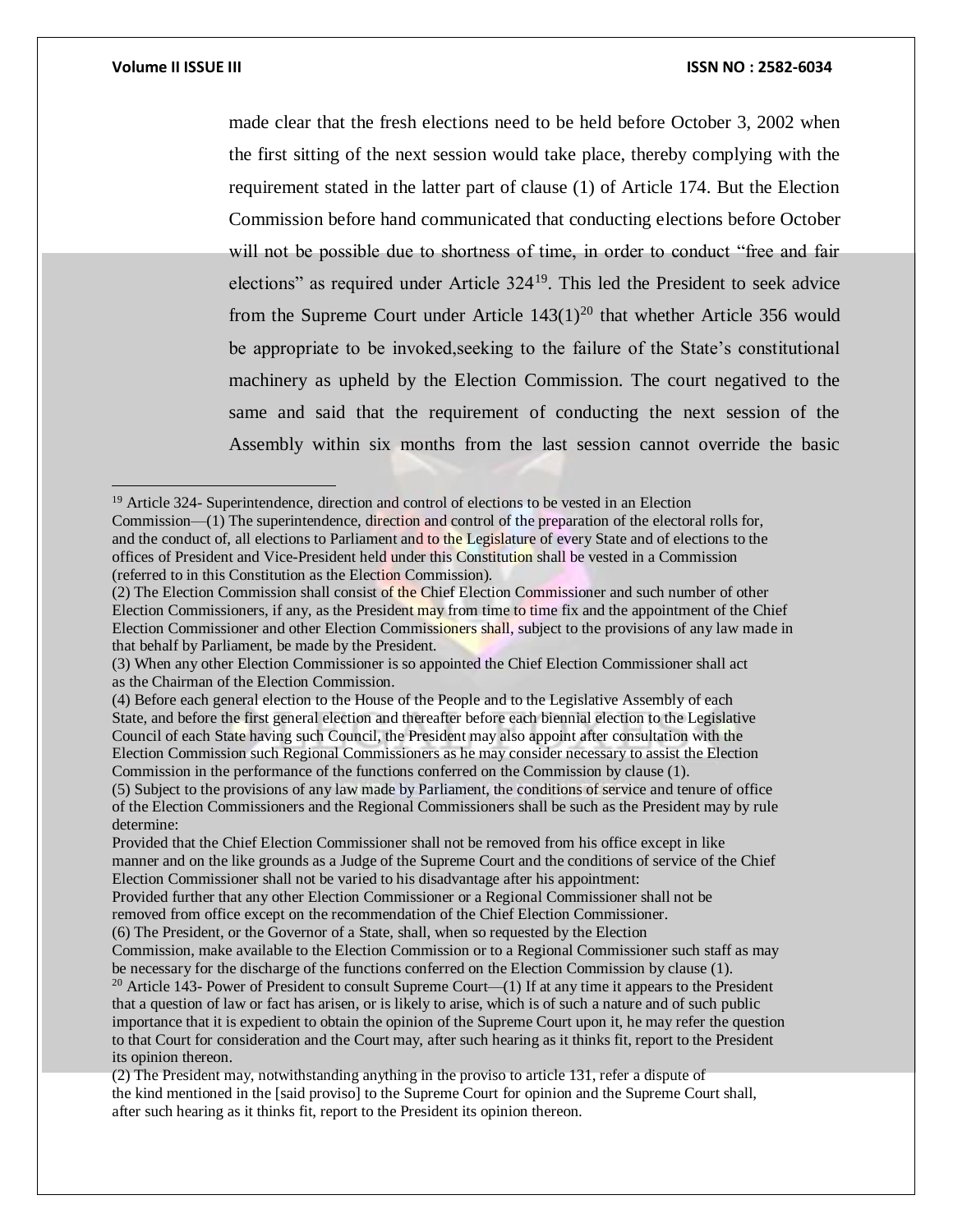principle of conducting free and fair elections to ensure democracy. Also, it is within the duties of the Election Commission to hold elections at the earliest under Article 324 and thus, there is no relevance of Article 356 in this regard.

One more thing which emanates from the above discussion is that *when can the question of conducting fresh elections or floor-test arise*. Necessarily, if a government is prima facie in majority, then it should be allowed to be in power but if the existing government or any other party is not able to retain or form a majority, then conducting fresh elections will be the last resort. As in the Bommai case, the court was of the view that the governments in the States of Karnataka, Nagaland and Meghalaya must have been allowed to prove their majority through floor-test.

# o *Parallel Check of Judiciary*

Judicial Review ought to be existing in regard of Article 356 as we have seen that due to ambiguities in law, there had been unfettered exercise of power on part of various government actors. In the cases of  $A,K$ . Kaul v. Union of India<sup>21</sup> and **Chandigarh Administration, Union Territory, Chandigarh & Ors. v. Ajay Manchanda & Ors.<sup>22</sup>**, the court made it clear that the ambit of Judicial Review became wider after the Bommai case than it was in the Sajida Begum case. Also, clause (5) of Article 356 provided that the satisfaction of President under clause (1) shall be "final and conclusive" and will not be subjected to judicial review, but after the Forty-Fourth Amendment Act, 1978, the clause was deleted and this made the position of Judicial Review more concrete in this regard. Also, the advice given to the President by the Union Council of Ministers can be questioned by the court. Even though it has been protected under Article  $74(2)^{23}$ but the *material* based on which the advice was so given can be called in question

 $\overline{a}$ 

[Provided that the President may require the Council of Ministers to reconsider such advice, either generally or otherwise, and the President shall act in accordance with the advice tendered after such reconsideration.]

<sup>21</sup> (1995) 4 SCC 73

 $22$  (1996) 3 SCC 753

<sup>&</sup>lt;sup>23</sup> Article 74- Council of Ministers to aid and advise President— $(1)$  There shall be a Council of Ministers with the Prime Minister at the head to aid and advise the President who shall, in the exercise of his functions, act in accordance with such advice:]

<sup>(2)</sup> The question whether any, and if so what, advice was tendered by Ministers to the President shall not be inquired into in any court.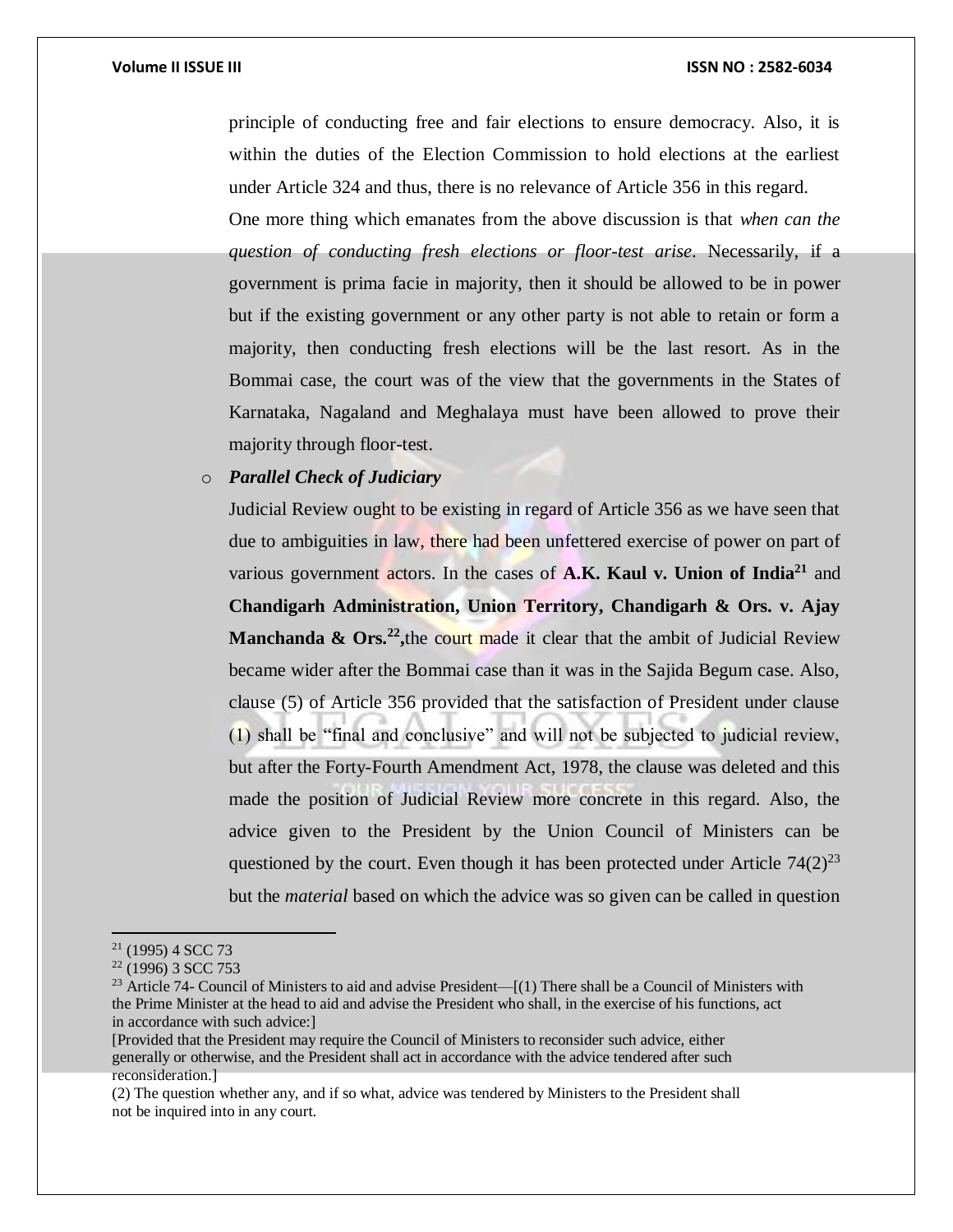and it can be seen that whether it is based on fallacious or extraneous grounds or not.

Article  $361<sup>24</sup>$  grants immunity to President and Governor from being answerable to court for their actions, in exercise of their powers and duties so conferred upon them. However, **Nabam Rebia v. Registrar General, Guwahati High Court & Ors.<sup>25</sup>** and **Madhya Pradesh Special Police Establishment v. State of Madhya Pradesh<sup>26</sup>**were clearly of the view that such impugned actions of the President or Governor can be brought under the scrutiny of the court as in cases of charged mala fides or otherwise, the State has to defend itself by either producing some cogent material or through an affidavit which though the court is barred from asking but the State can certainly adduce the same in its defence.Also, in **Balchandra L. Jarkiholi v. B.S Yeddyurappa<sup>27</sup>**, the court in its opinion to the Governor said that the Governor shall not act carelessly, but it should first look into the substance of the matter and if the circumstances so demand, then he should make a report to the President seeking his interference.

#### o *Miscellaneous*

Once the emergency has been proclaimed, what follows thereafter also needs to be looked upon. The laws made during the emergency will not lose value

<sup>&</sup>lt;sup>24</sup> Article 361- Protection of President and Governors and Rajpramukhs—(1) The President, or the Governor or Rajpramukh of a State, shall not be answerable to any court for the exercise and performance of the powers and duties of his office or for any act done or purporting to be done by him in the exercise and performance of those powers and duties:

Provided that the conduct of the President may be brought under review by any court, tribunal or body appointed or designated by either House of Parliament for the investigation of a charge under article 61: Provided further that nothing in this clause shall be construed as restricting the right of any person to bring appropriate proceedings against the Government of India or the Government of a State. (2) No criminal proceedings whatsoever shall be instituted or continued against the President, or the

Governor of a State, in any court during his term of office.

<sup>(3)</sup> No process for the arrest or imprisonment of the President, or the Governor of a State, shall issue from any court during his term of office.

<sup>(4)</sup> No civil proceedings in which relief is claimed against the President, or the Governor of a State, shall be instituted during his term of office in any court in respect of any act done or purporting to be done by him in his personal capacity, whether before or after he entered upon his office as President, or as Governor of such State, until the expiration of two months next after notice in writing has been delivered to the President or the Governor, as the case may be, or left at his office stating the nature of the proceedings, the cause of action therefor, the name, description and place of residence of the party by whom such proceedings are to be instituted and the relief which he claims.

 $25$  (2016) SCC 94

<sup>26</sup> (2004) 8 SCC 788

 $27$  (2011) 7 SCC 1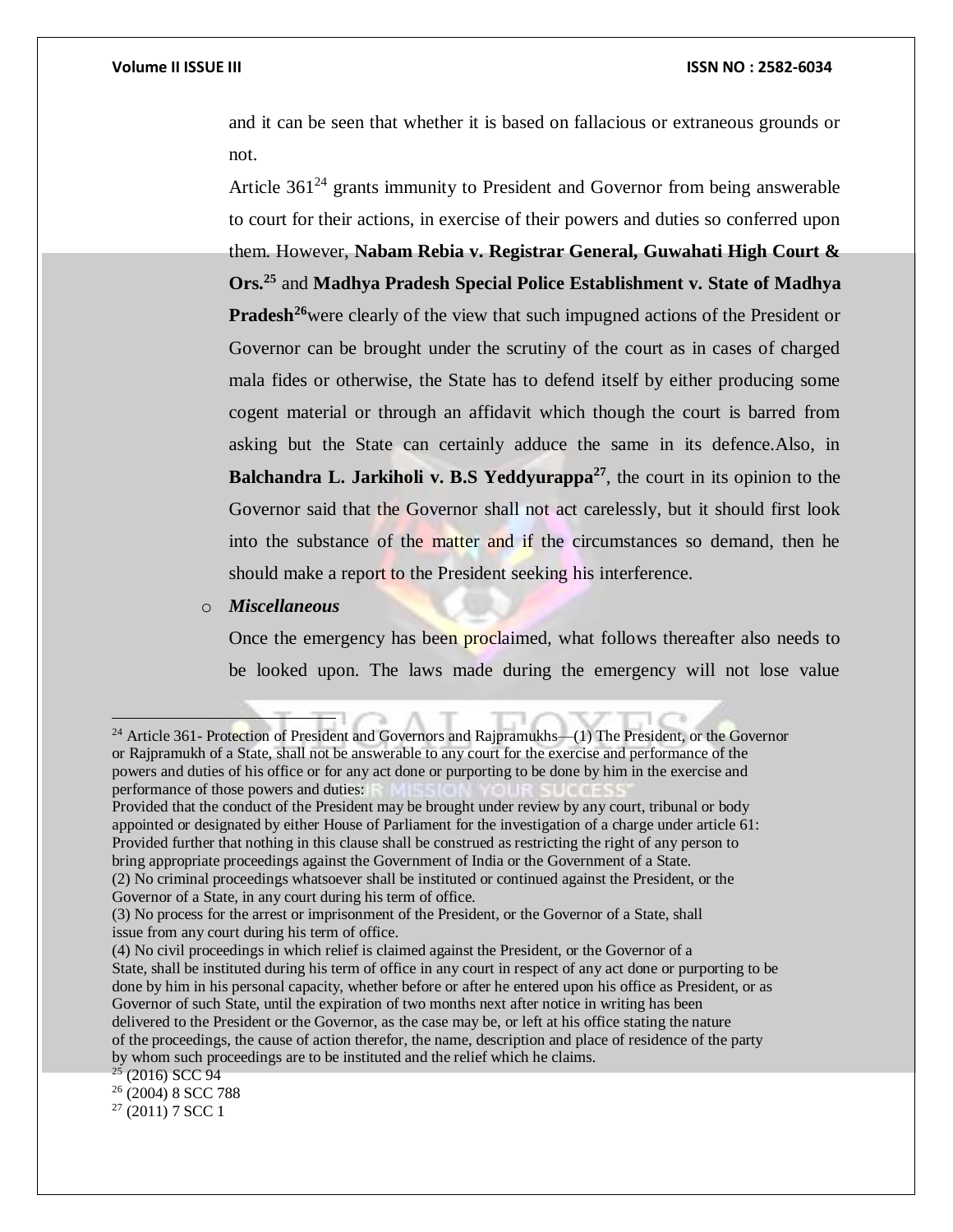automatically after the proclamation gets revoked. In **Nishi Kanta Mondal v. State of West Bengal<sup>28</sup>**and **Mohd. Salim Khan v. Shri C.C. Bose & Another<sup>29</sup>** , it was held that the laws made during the subsistence of a proclamation does not cease to exist upon the revocation of such proclamation *unless repealed*. Also, in **Shri Ram Prasad v. State of Punjab<sup>30</sup>**, the court said that for the *then*purposes of Article  $357(2)^{31}$ , the phrase ''one year'' does not mean that the law will prevail until one year only *but it has to be ascertained from the whole of such law and its intendment*. Also, thereafter the period of one year has been deleted by the Forty-Second Amendment Act, 1976 and *thus, a law needs to be repealed if it has to be ceased to exist as provided under Article 357(2).*

### **III. CONCLUSION**

It is very clear that when a State emergency is proclaimed, the situation in such State is no less severe than a pandemic and it certainly requires Central Government's interference. However, when such provision is invoked to obliterate the State's machinery in order to fulfill undemocratic agendas, the very law becomes subversive to its intendment. This also means that unlawful intervention with the State's functioning is violative of its *constitutionalrights*. Under Article 166<sup>32</sup>, the conduct of business of a State government is to vest in the name of Governor and during State emergency, President assumes the power of Governor which becomes unconstitutional, *if done with a mala fide intention*. In other words, Article 356 cannot override Article 166 *arbitrarily*. Unlike the citizens, the State cannot claim fundamental rights, but can certainly defend its constitutional rights.A State can do the

<sup>28</sup> (1972) 2 SCC 486

<sup>29</sup> (1972) 2 SCC 607

<sup>30</sup> (1966) 3 SCR 486

<sup>31</sup>Article 357[(2)- Any law made in exercise of the power of the Legislature of the State by Parliament or the President or other authority referred to in sub-clause (a) of clause (1) which Parliament or the President or such other authority would not, but for the issue of a Proclamation under article 356, have been competent to make shall, after the Proclamation has ceased to operate, continue in force until altered or repealed or amended by a competent Legislature or other authority.]

<sup>&</sup>lt;sup>32</sup> Article 166- Conduct of business of the Government of a State—(1) All executive action of the Government of a State shall be expressed to be taken in the name of the Governor.

<sup>(2)</sup> Orders and other instruments made and executed in the name of the Governor shall be authenticated in such manner as may be specified in rules to be made by the Governor, and the validity of an order or instrument which is so authenticated shall not be called in question on the ground that it is not an order or instrument made or executed by the Governor.

<sup>(3)</sup> The Governor shall make rules for the more convenient transaction of the business of the Government of the State, and for the allocation among Ministers of the said business in so far as it is not business with respect to which the Governor is by or under this Constitution required to act in his discretion.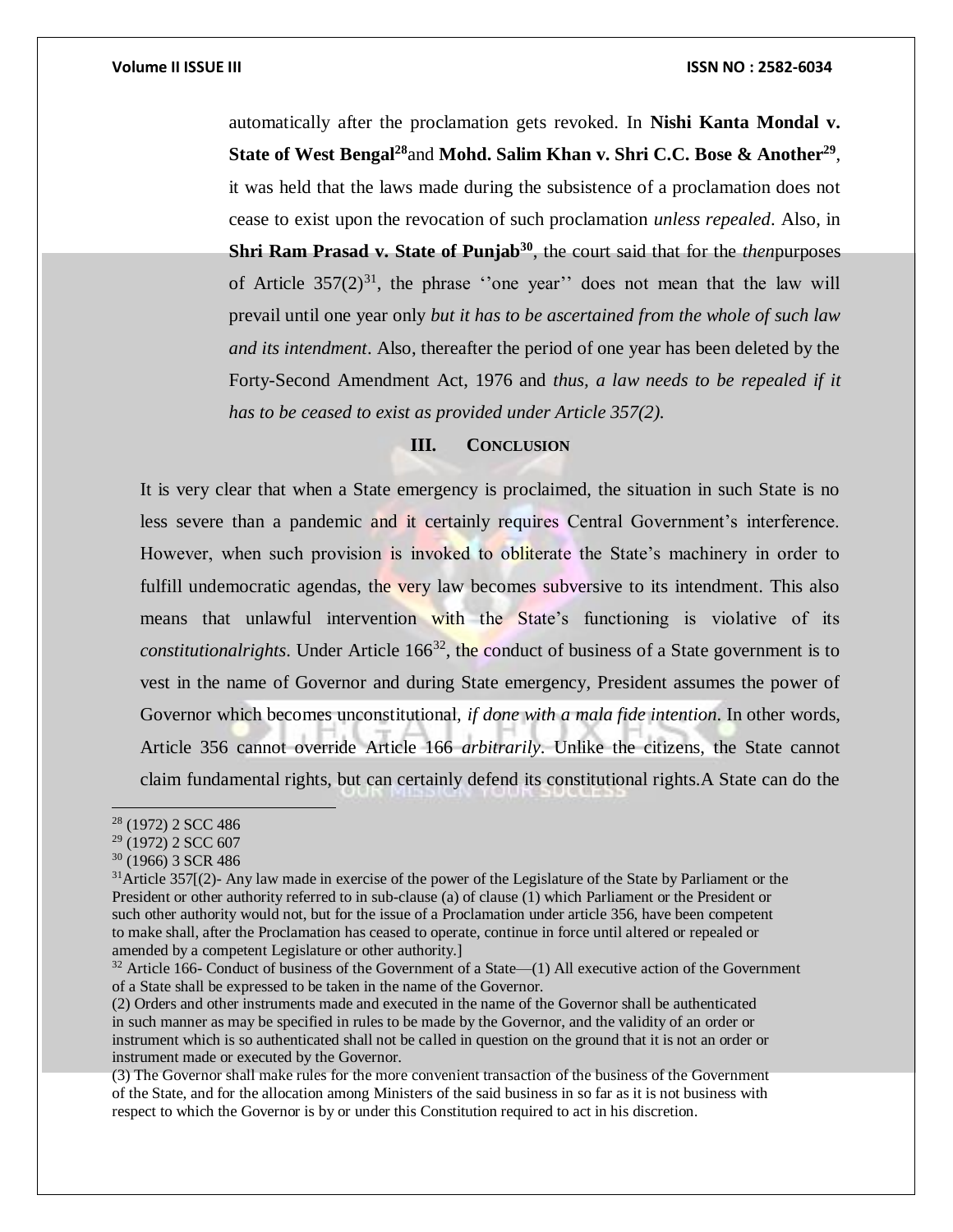same by invoking the exclusive jurisdiction of the Supreme Court under Article  $131(a)^{33}$  and can thus challenge the proclamation issued by the President. In the case of **State of Jharkhand v. State of Bihar and Another<sup>34</sup>, the court clearly said that the constitutionality** of a law can be certainly raised in any case under Article 131 of the Indian Constitution.

Also, apart from the State, the citizens can also challenge such action by exercising their fundamental rights and hereby, Article 359 gains significance. Under Article  $359(1)^{35}$ , aperson can invoke Article 21, which is an exception to the general rule, and the same is justifiable as the rights of people of such State where emergency is being proclaimed gets violated severely due to stringent restrictions. In the case of **Anuradha Bhasin v. Union of India<sup>36</sup>**, the internet and mobile services in the then State of J&K were completely banned, when the President Rule was in operation. This brings into focus the role of "Proportionality Analysis" which was applied by the court in Anuradha Bhasin case in order to check the validity of ban on such services. In the Bommai case, though Sawant and Kuldip Singh, JJ. dissented in this regard, they were of the view that the Doctrine of Proportionality applies very much on the subject which falls within the domain of constitutional law. In the present scenario, if an impermissible object is being achieved by a constitutional authority, the same must be subjected to the Proportionality test.

Now, if the State did not have any *legitimate backing* for the promulgation of the impugned law, with no *rational nexus* between infringement of a right and infringing such right for achieving a desired goal, *unnecessarily* picking such law by overlooking other available feasible alternatives to it and lastly, no *balancing* was meted out of the benefit-harm that such law will entail, hereupon, the ball will keep rolling down in the court of the State as well as

<sup>&</sup>lt;sup>33</sup> Article 131- Original jurisdiction of the Supreme Court—Subject to the provisions of this Constitution, the Supreme Court shall, to the exclusion of any other court, have original jurisdiction in any dispute— (a) between the Government of India and one or more States; or

<sup>(</sup>b) between the Government of India and any State or States on one side and one or more other States on the other; or

<sup>(</sup>c) between two or more States,

<sup>34</sup> (2015) 2 SCC 431

<sup>&</sup>lt;sup>35</sup> Article 359(1)- Suspension of the enforcement of the rights conferred by Part III during emergencies— (1) Where a Proclamation of Emergency is in operation, the President may by order declare that the right to move any court for the enforcement of such of [the rights conferred by Part III (except articles 20 and 21)] as may be mentioned in the order and all proceedings pending in any court for the enforcement of the rights so mentioned shall remain suspended for the period during which the Proclamation is in force or for such shorter period as may be specified in the order.

<sup>36</sup> (2020) 3 SCC 637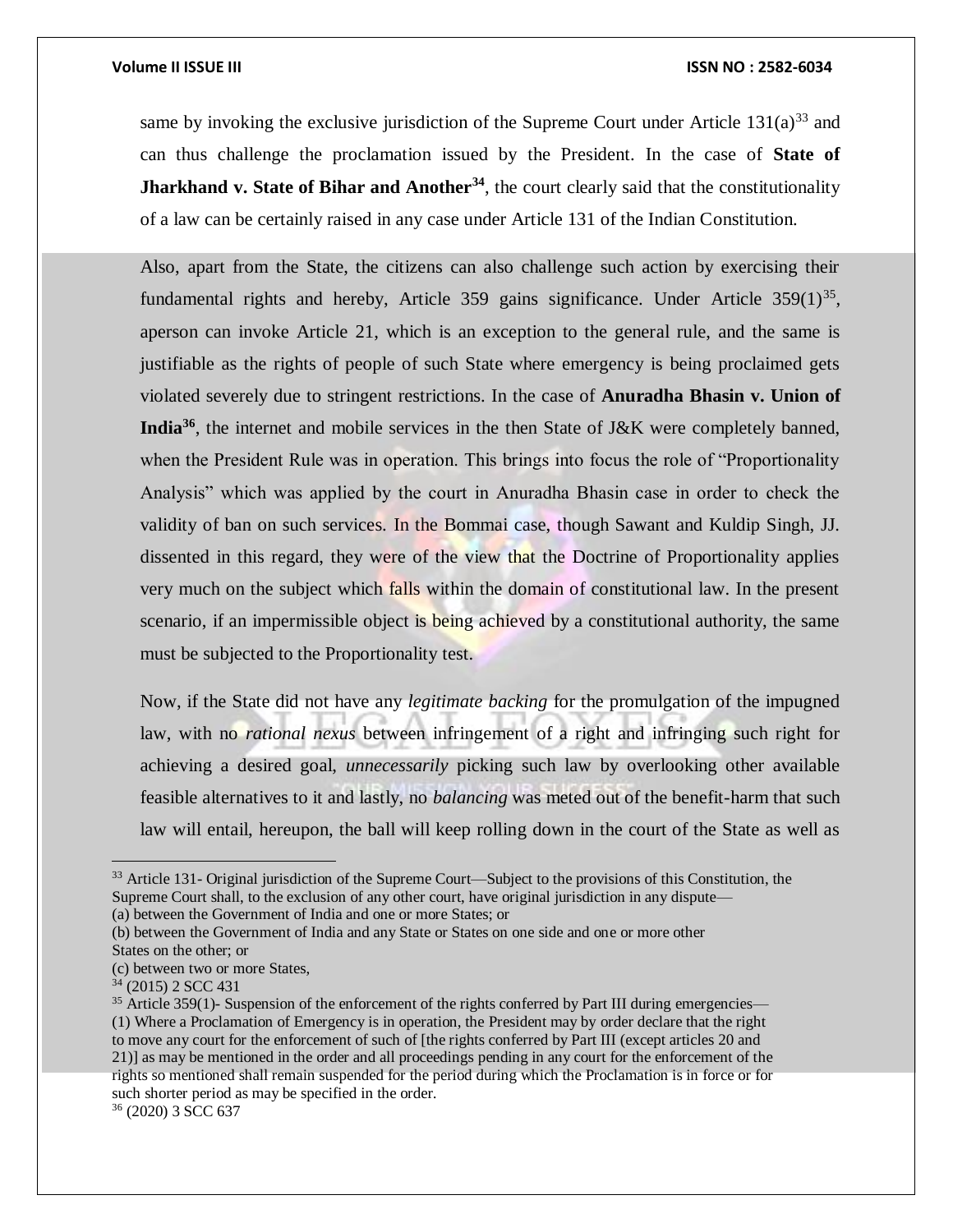that of the right-seeker, as when they will approbate and reprobate respectively to the aforesaid stages of the *Proportionality Review*. Thus, even though the position of the Proportionality Review is not much clear in regard of its application in the context of Article 356 but, such review would *substantively* screen a proclamation under Article 356 and will coextensively cover the widened purview of such constitutional provision.

### **Annexure**

| <b>S. No.</b>    | <b>Case Name</b>   | <b>Citation</b>   | <b>Judges Involved</b> | <b>Ratio Decidendi</b>                           |
|------------------|--------------------|-------------------|------------------------|--------------------------------------------------|
| 1.               | State of Rajasthan | $(1977)$ 3        | M.H. Beg, C.J. and     | The court was                                    |
|                  | v. Union of India  | <b>SCC</b>        | Y.V. Chandrachud,      | reluctant to question                            |
|                  |                    | 592               | P.N. Bhagwati, P.K.    | the unfettered power                             |
|                  |                    |                   | Goswami, A.C.          | under Article 356 and                            |
|                  |                    |                   | Gupta, N.L.            | considered the                                   |
|                  |                    |                   | Untwalia and S.        | proclamation to be                               |
|                  |                    |                   | Murtaza Fazal Ali      | appropriate, despite                             |
|                  |                    |                   |                        | being malicious in                               |
|                  |                    |                   |                        | nature.                                          |
| 2.               | S.R. Bommai v.     | $(1994)$ 3        | S. Ratnavel            | A substantive view                               |
|                  | Union of India     | SCC <sub>1</sub>  | Pandian, A.M.          | was taken by the court                           |
|                  |                    |                   | Ahmadi, Kuldip         | that every                                       |
|                  |                    |                   | Singh, J.S. Verma,     | constitutional authority                         |
|                  |                    |                   | P.B. Sawant, K.        | and their proposed                               |
|                  |                    |                   | Ramaswamy, S.C.        | actions will come                                |
|                  |                    |                   | Agrawal,               | under judicial scrutiny.                         |
|                  |                    |                   | Yogeshwar Dayal        |                                                  |
|                  |                    |                   | and B.P. Jeevan        |                                                  |
|                  |                    |                   | Reddy                  |                                                  |
| 3.               | Aam Aadmi Party    | (2014)            | Orders given by        | <b>Suspended Animation</b>                       |
|                  | v. Union of India  | <b>16 SCC</b>     | different Judges       | of Assembly invites                              |
|                  |                    | 396               |                        | defections which have                            |
|                  |                    |                   |                        | to be prevented; the                             |
|                  |                    |                   |                        | same would be                                    |
|                  |                    |                   |                        | Governor's duty but                              |
|                  |                    |                   |                        | was left inconclusive<br>as fresh elections were |
|                  |                    |                   |                        |                                                  |
| $\overline{4}$ . | Thiru K.N.         | $(1972)$ 4        | (For both the          | already held.<br>No need to invoke               |
|                  | Rajgopal v. Thiru  | <b>SCC</b>        | cases) Sikri, C.J.     | Article 356 in case of                           |
|                  | M. Karunanidhi     | 733 and           | and G.K. Mitter,       | dissolution of State                             |
|                  | & Ors. and U.N.R   | (1971) 2          | K.S. Hegde, A.N.       | Assembly.                                        |
|                  | Rao v. Smt.        | SCC <sub>63</sub> | Grover and             |                                                  |
|                  | Indira Gandhi      |                   | Jaganmohan Reddy       |                                                  |
| 5.               | A.K. Kaul v.       | $(1995)$ 4        | (For A.K. Kaul         | Extent of judicial                               |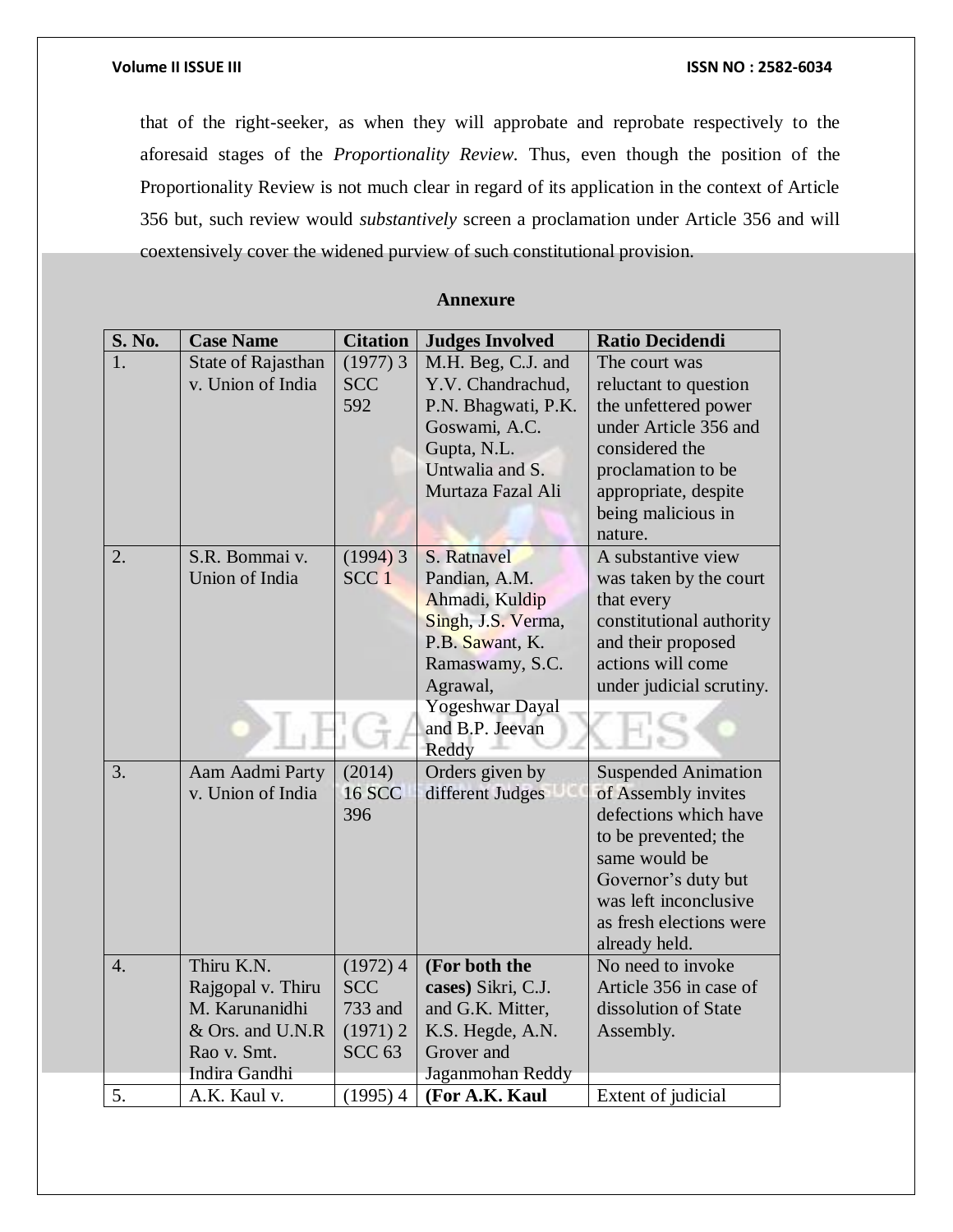|     | Union of India           | <b>SCC 73</b>    | case) S.C. Agrawal    | review with regard to       |
|-----|--------------------------|------------------|-----------------------|-----------------------------|
|     | and Chandigarh           | and              | and Faizan Uddin      | the satisfaction of         |
|     | Administration,          | $(1996)$ 3       | and $(For$            | president or governor       |
|     | Union Territory,         | <b>SCC</b>       | Chandigarh            | based on the material       |
|     | Chandigarh &             | 753              | <b>Administration</b> | placed before them.         |
|     | Ors. v. Ajay             |                  | case) B.P. Jeevan     |                             |
|     | Manchanda &              |                  |                       |                             |
|     |                          |                  | Reddy and K.S.        |                             |
|     | Ors.                     |                  | Paripoornan           |                             |
| 6.  | Nishi Kanta              | $(1972)$ 2       | (For both the         | Laws made during the        |
|     | Mondal v. State          | <b>SCC</b>       | cases) J.M. Shelat    | subsistence of a            |
|     | of West Bengal           | 486 and          | and H.R. Khanna       | proclamation does not       |
|     | and Mohd. Salim          | $(1972)$ 2       |                       | cease to exist on the       |
|     | Khan v. Shri C.C.        | <b>SCC</b>       |                       | revocation of such          |
|     | Bose & Another           | 607              |                       | proclamation unless         |
|     |                          |                  |                       | repealed.                   |
| 7.  | In the Matter of         | (2002)8          | B.N. Kirpal, C.J.     | Article $174(1)$ has no     |
|     | <b>Special Reference</b> | <b>SCC</b>       | and V.N. Khare,       | relevance in the case       |
|     | No. 1 of 2002            | 237              | K.G. Balakrishnan,    | of dissolved assembly,      |
|     | (Gujarat                 |                  | Ashok Bhan and        | thus, no invocation of      |
|     | Assembly                 |                  | <b>Arijit Pasayat</b> | Article 356 in case of      |
|     |                          |                  |                       |                             |
|     | <b>Election Matter)</b>  |                  |                       | its non-compliance.         |
| 8.  | <b>Shamsher Singh</b>    | $(1974)$ 2       | A.N. Ray, C.J. and    | The Governor can            |
|     | v. State of Punjab       | <b>SCC</b>       | D.G. Palekar, K.K.    | under his discretion        |
|     |                          | 831              | Mathew, Y.V.          | take a decision even        |
|     |                          |                  | Chandrachud, A.       | without the advice of       |
|     |                          |                  | Alagiriswami, P.N.    | <b>Council of Ministers</b> |
|     |                          |                  | Bhagwati and V.R.     | [Article $163(2)$ ].        |
|     |                          |                  | Krishna Iyer          |                             |
| 9.  | Balchandra L.            | (2011) 7         | Altamas Kabir and     | The Governor shall not      |
|     | Jarkiholi v. B.S         | SCC <sub>1</sub> | Cyriac Joseph         | act in hurry to seek for    |
|     | Yeddyurappa              |                  |                       | Article 356 unless          |
|     |                          | OUR ME           | ISION YOUR SUC        | such necessity arises.      |
|     |                          |                  |                       |                             |
| 10. | Nabam Rebia and          | $(2016)$ 8       | <b>Jagdish Singh</b>  | Governor has                |
|     |                          | SCC <sub>1</sub> | Khehar, Dipak         |                             |
|     | Bamang Felix v.          |                  |                       | discretionary powers        |
|     | Deputy Speaker,          |                  | Misra, Madan B.       | but they must be            |
|     | Arunachal                |                  | Lokur, Pinaki         | exercised when              |
|     | Pradesh                  |                  | Chandra Ghose and     | provided explicitly and     |
|     | Legislative              |                  | N.V. Ramana           | otherwise, deal in          |
|     | Assembly and             |                  |                       | consonance with the         |
|     | Others                   |                  |                       | <b>Council of Ministers</b> |
|     |                          |                  |                       | of the State.               |
| 11. | Badrinath v.             | (2000) 8         | M. Jagannadha Rao     | If the President confers    |
|     | Government of            | <b>SCC</b>       | and U.C. Banerjee     | power upon the              |
|     | Tamil Nadu&              | 395              |                       | Governor under              |
|     | Ors.                     |                  |                       | Article $356(1)(a)$ , the   |
|     |                          |                  |                       |                             |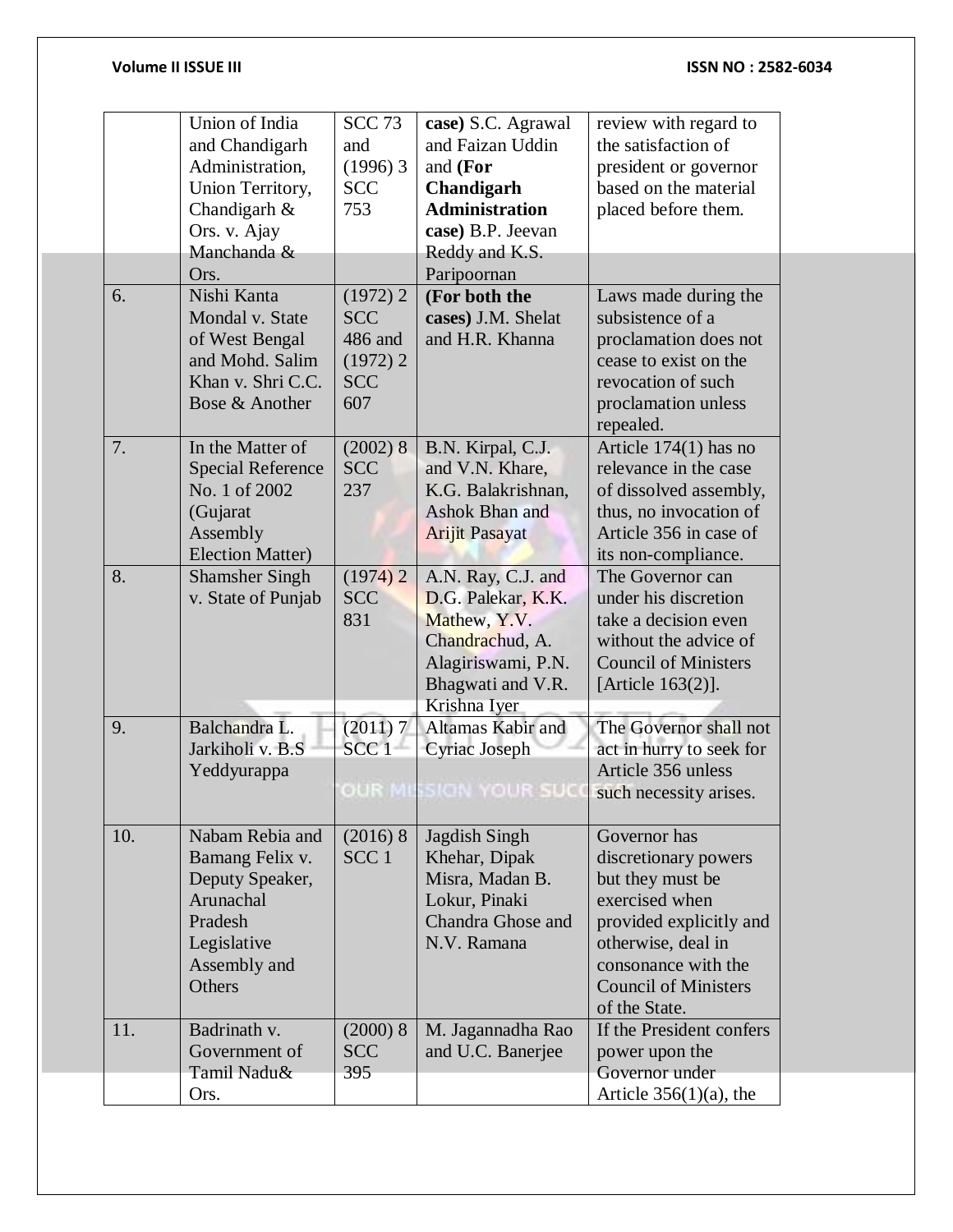|     |                       |                  |                                      | Governor would have      |  |
|-----|-----------------------|------------------|--------------------------------------|--------------------------|--|
|     |                       |                  |                                      | the same powers as a     |  |
|     |                       |                  |                                      | President has.           |  |
| 12. | Shri Ram Prasad       | $(1966)$ 3       | P.B.                                 | For the purposes of      |  |
|     | v. State of Punjab    | <b>SCR</b>       | Gajendragadkar,                      | Article $357(2)$ , the   |  |
|     |                       | 486              | C.J. and K.N.                        | phrase "one year"        |  |
|     |                       |                  | Wanchoo, M.                          | does not mean that the   |  |
|     |                       |                  |                                      |                          |  |
|     |                       |                  | Hidayatullah, V.<br>Ramaswami and P. | law will prevail until   |  |
|     |                       |                  |                                      | one year only, but it    |  |
|     |                       |                  | Satyanarayana Raju                   | has to be ascertained    |  |
|     |                       |                  |                                      | from the whole of such   |  |
|     |                       |                  |                                      | law and its intendment.  |  |
|     |                       |                  |                                      | Over the top, the        |  |
|     |                       |                  |                                      | period of one year has   |  |
|     |                       |                  |                                      | now been deleted by      |  |
|     |                       |                  |                                      | the $42nd$ amendment     |  |
|     |                       |                  |                                      | Act, 1976 and thus, a    |  |
|     |                       |                  |                                      | law needs to be          |  |
|     |                       |                  |                                      | repealed if it has to be |  |
|     |                       |                  |                                      | ceased to exist.         |  |
| 13. | Gujarat Mazdoor       | (2020)           | Dhananjaya Y.                        | When can "internal       |  |
|     | Sabha & Another       | <b>SCC</b>       | Chandrachud, Indu                    | disturbance (now,        |  |
|     | v. State of Gujarat   | 798              | Malhotra and K.M.                    | armed rebellion)" turn   |  |
|     |                       |                  | <b>Joseph</b>                        | into "failure of         |  |
|     |                       |                  |                                      | constitutional           |  |
|     |                       |                  |                                      | machinery".              |  |
| 14. | Nabam Rebia v.        | (2016)           | (For Nabam Rebia                     | Article 361 grants       |  |
|     | Registrar General,    | <b>SCC 94</b>    | case) Jagdish Singh                  | complete immunity to     |  |
|     | Guwahati High         | and $(200)$      | Khehar, Dipak                        | the Governor or          |  |
|     | Court & Ors. and      | 4)8              | Misra, Madan B.                      | President from being     |  |
|     | Madhya Pradesh        | <b>SCC</b>       | Lokur, Pinaki                        | questioned by court in   |  |
|     | <b>Special Police</b> | 788              | <b>Chandra Ghose and</b>             | relation to charges of   |  |
|     | Establishment v.      |                  | N.V. Ramana and                      | malafides. However,      |  |
|     | State of Madhya       |                  | (For M.P. Special                    | the aforesaid view was   |  |
|     | Pradesh               |                  | Police case) N.                      | reversed in the          |  |
|     |                       |                  | Santosh Hegde,                       | <b>Rameshwar Prasad</b>  |  |
|     |                       |                  | S.N. Variava, B.P.                   | case and the State has   |  |
|     |                       |                  | Singh, H.K. Sema                     | to defend itself either  |  |
|     |                       |                  | and S.B. Sinha                       | through affidavit or     |  |
|     |                       |                  |                                      | any cogent material.     |  |
| 15. | Rameshwar             | $(2006)$ 2       | Y.K. Sabharwal,                      | This case followed the   |  |
|     | Prasad (VI) v.        | SCC <sub>1</sub> | C.J. and K.G.                        | foot-steps of Bommai     |  |
|     | <b>UOI</b>            |                  | Balakrishnan, B.N.                   | case and narrowly        |  |
|     |                       |                  | Agrawal, Ashok                       | tailored the powers      |  |
|     |                       |                  | Bhan and Arijit                      | and duties of Governor   |  |
|     |                       |                  | Pasayat                              | with regard to Article   |  |